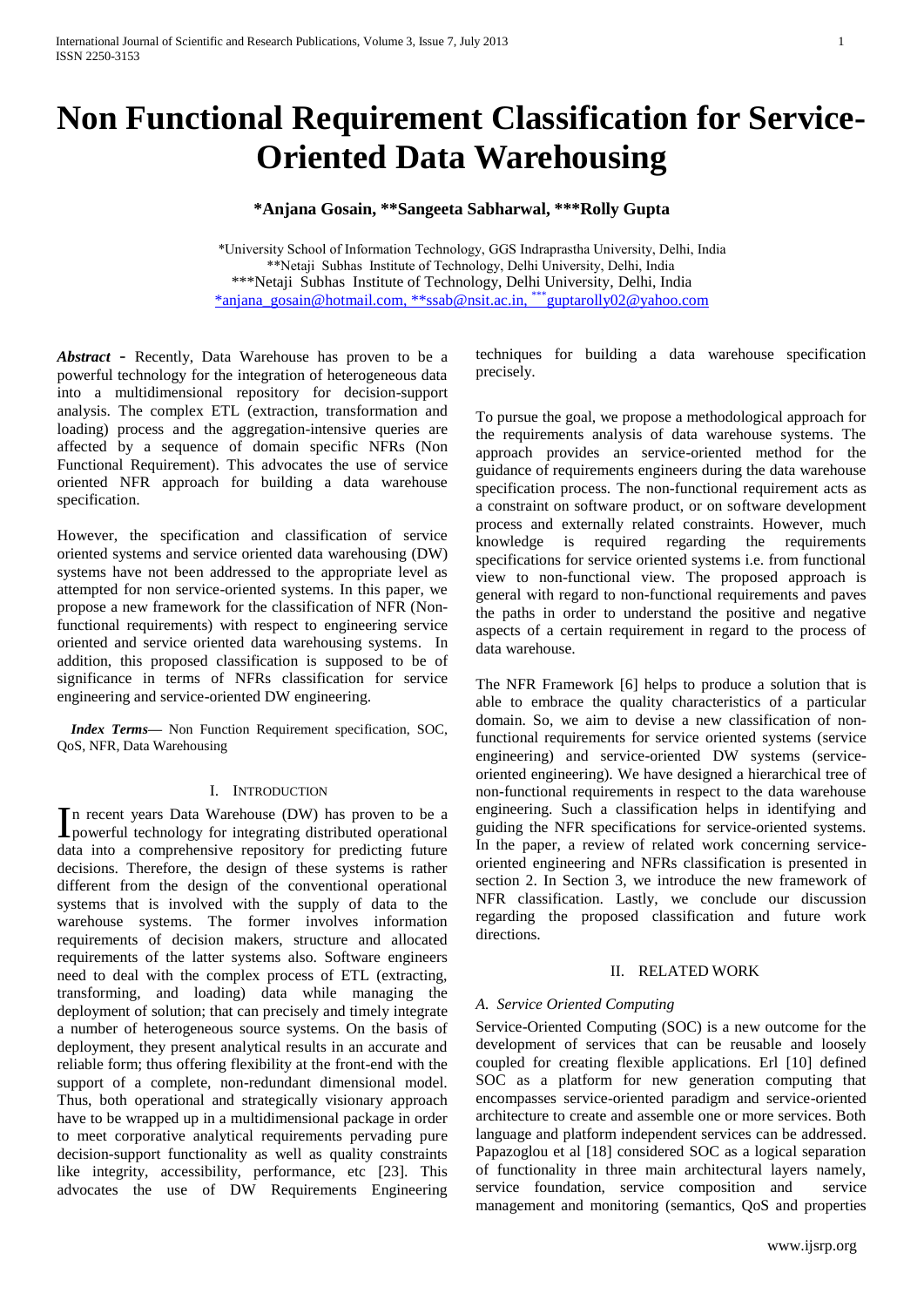of NFR services). They also addressed the Service-Oriented Architecture (SOA) as a logical approach to realize SOC. Sommerville [19] considers SOA as a new technology for the development of distributed applications as shown in Figure 1.



Figure 1: Service-Oriented Architecture [19].

Web services serve as a promising technology for implementation of SOA. It uses Internet as the medium for distributed computing and offers interoperability. Web services are implemented by means of open standards such as WSDL (Web Service Description Language), UDDI (Universal, Description, Discovery and Integration). It allows service requestors to browse and find the required service, and SOAP (Simple Object Access Protocol SOAP) as shown in Figure 1[19]. Sommerville [19], describes the design service interfaces considering service operations. However, it lacked the description of NFRs and service semantics.

Furthermore [22], entails business process driven software development. The process relies on business process understanding and analysis by taking into account functional requirements and NFRs. Sometimes, composition of services may also be required for complex business processes.

## *B. Non-Functional Requirement Classification*

In recent days, customers not only concentrate about the embedded functionality in DW services but they also pay attention to the desired quality of services, such as reliability, security, and efficiency. Such requirements are categorized under NFRs.

In the attempt to develop a framework for software quality characteristics, Boehm [4] proposes some form of NFRs classification as depicted in Figure 2. Boehm also proposed quality evaluation metrics in order to assess adherence to NFRs. For example, low-level quality attributes are logically implied as the guarding conditions for such type of adherence. Using this tree, three questions are deduced: namely,(1) How it is possible that the developed software can change its environment?,(2) how adhering this software is with respect to quality requirements such as reliability, efficiency and usability and (3) Extent to which such software can be maintained? In spite of such worthy classification provided by Boehm, but the framework is still not complete and lacks more reflective quantification techniques. Such type of technique can be a service oriented paradigm. However, the classification by Boehm can be considered as a landmark for

further refinements. Davis [7] introduced NFRs as nonbehavioural requirements and identified seven qualities as a further refinement in the classification of Boehm.

Chung et al [6] proposed a process and goal based NFRframework, in which goals are decomposed and refined to sub goals for arriving at low-level operationalisations soft goals by the use of the SIG (Soft Goal Interdependency Graph). The low level operationalisations denote some additional functional requirements for satisfying the high level NFRs through the "Label Propagation Algorithm". NFR can have a varied range such as "satisfied", "weakly denied" etc. This illustrates tradeoffs between the soft goals. Thus, this framework may be considered as a comprehensive approach for the determination of the satisfaction and tradeoffs of between low-level NFRs. Burgess et al [5] proposed the concept for SIG to develop Soft goal Interdependency Rule set Graph (SIRG). SIRG will act as an automated technique for determination of optimal set of the low-level operationalisations to attain better NFRs' satisfaction. However, the SIRG requires some comprehensive case studies.

The IEEE Standard [14] is a notable example to classify and specify NFRs. Gilb [12] classified the requirements to functions, qualities, costs and constraints [12]. Except the first, the last three can be NFRs. Along this context, qualities can denote "function performance" and constraint relate to "restrictions on the freedom of requirements or can be design". Gilb's classification emerged out of presence of unwanted or undesirable requirements as specified in SRS (Software Requirement Specification) documentation. Such type of requirements may be false, unclear, and/or not possible to assess satisfaction level.

Sommerville and Kotonya [15] introduced NFRs as a medium of restrictions and constraints among system services. However, this classification may be considered most comprehensive in terms of NFRs types. They classified NFR under three key categories i.e. product, process, and externally related NFRs. The product category relates to the possible or desired attributes that may be possessed by a system. The second category relates to constraints and restrictions laid on the development process over the system. Finally, the third category relates to externally related NFRs

related to organisational regulations, national or international standards, or can be interoperability requirements.

Glinz [13] further classified NFRs as performance and quality related requirements. They described NFR using four facets: *kind*,

*representation*, *satisfaction*, and *role*. Lamsweerde [21] later classified NFRs according to QoS (Quality of Service), compliance, architectural constraints and development constraints as in Figure 3.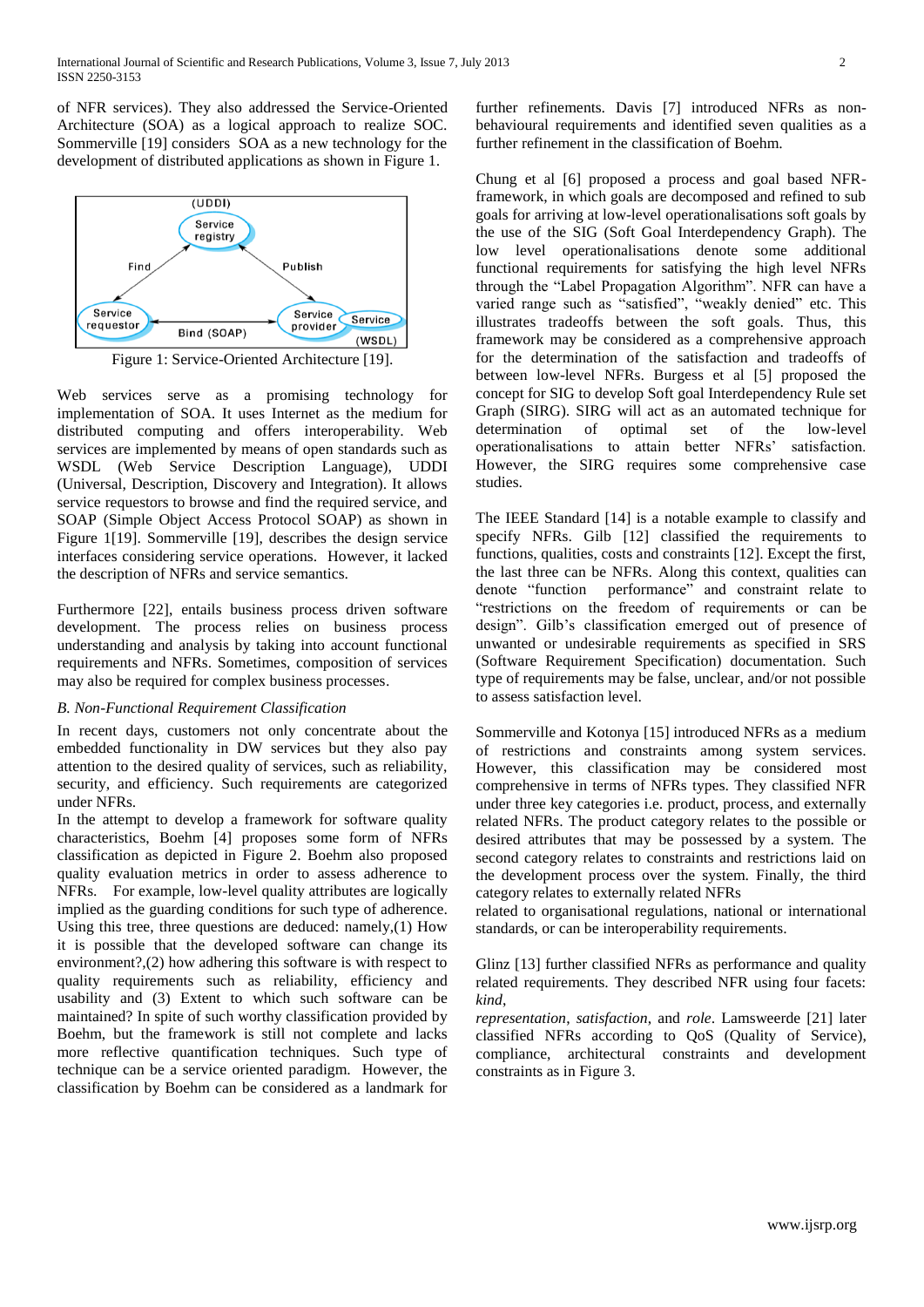

Figure 2:Boehm's Characteristics Tree [4].



Figure 3: Lamsweerde Non-Functional Requirements on Software Services [21].

*QoS relates* to quality requirements such as security, performance, etc. *Compliance* relates to confirmation to standards, organisational regulations and external standards and laws. Architectural constraints implies structural constraints in relation to the developed software along with its operational constraints. D*evelopment constraints considers the* governance in developing the anticipated software, such as maintainability, schedules, etc.

# *C. Service- Oriented NFR*

In order to relate NFRs to service oriented development, it is concerned with identification of QoS attributes, tradeoff between them, and how they affect the development of service-oriented applications. However, no classifications attempts to have been reported in the literature to specialize or arrive at a new classification of NFRs for service oriented DW engineering. Galster and Bucherer [11] proposed NFRs classification regarding services and service oriented systems.

O'Brien et al [16] introduced different quality attributes affecting SOA and then discussed ten attributes related issues along with recommended solutions in order to satisfy quality characteristics. They also discussed tradeoffs between quality attributes, for example: developers may be required to be aware of the negative effect of security on performance and interoperability, and the harm that can be caused due to the absence of some quality attributes such as availability. They observed the limitation of current standards [16] in addressing quality attributes to attain the appropriate NFR specification.

As a number of standards have been developed for QoS (WS-Reliable). However, a Service Level Agreement (SLA) is needed to be established between the parties in order to attain an agreement on the desired QoS. But no classification provides an explicit classification of NFRs in relation to service oriented DW engineering.

Later, Ameller and Franch [2] proposed a Service Level Agreement Monitor (SALMon). It acts as a monitoring technique on SLA. This technique is used to monitor services in order to carry out the appropriate decisions when unexpected actions occurs while adopting SOA in order to meet SLA requirements. An ISO/IEC 9126 based classification of the desired characteristics in relation to web services as presented in Figure 4. It emphasis on the technical and non-technical characteristics of NFR services. This quality model was chosen because of its generic features and ability to develop characteristic hierarchies. In this quality model, characteristics chosen are refined and decomposed to sub levels.

Galster and Bucherer [11], presented a taxonomy for NFRs along with service-centric systems. They classified NFR into three categories, namely: process requirements, service requirements and external requirements. This proposal denoted the ability to relate the taxonomy to the service level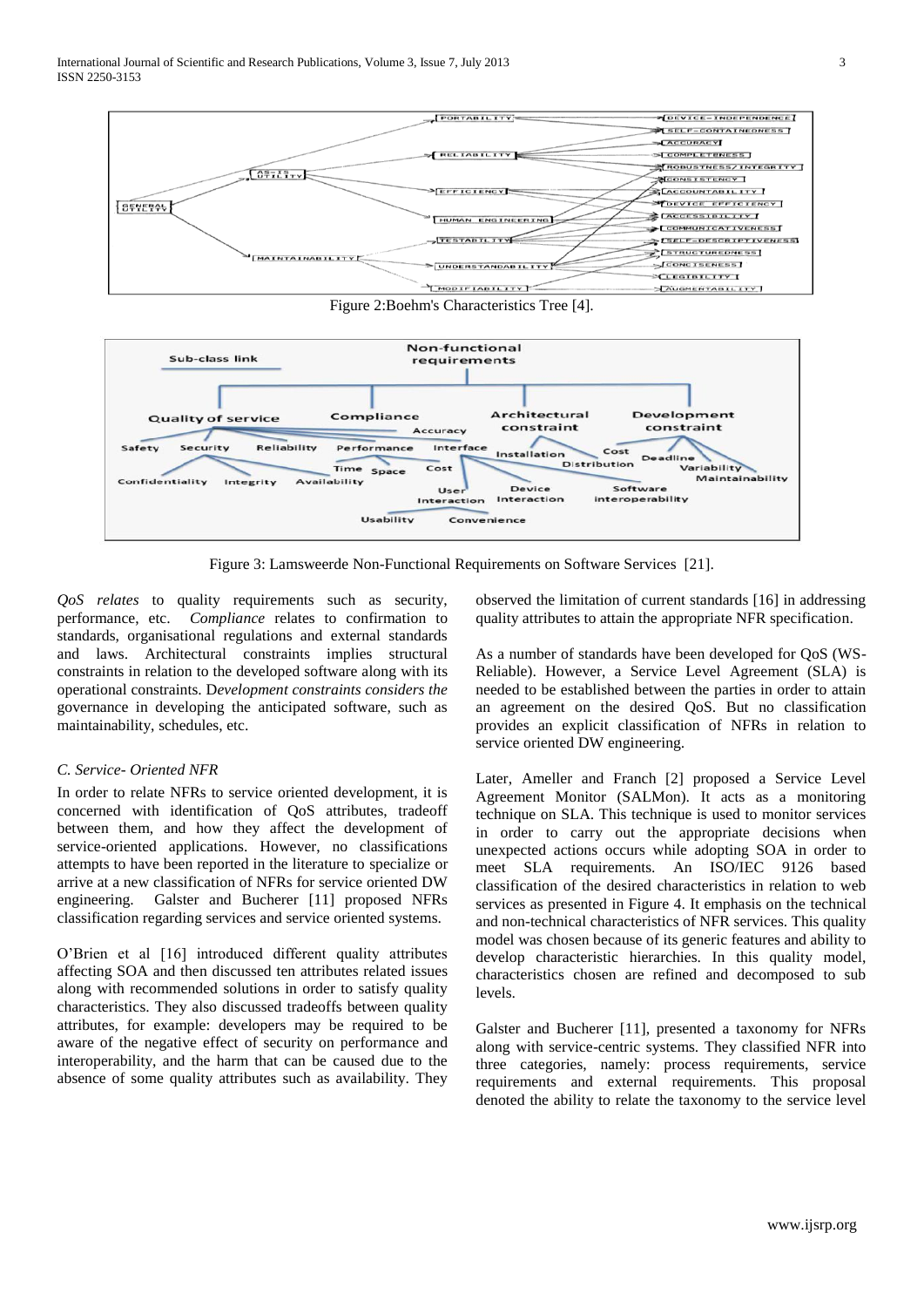as well as the system level. Dobson and Sommerville [9] demonstrated an attempt of developing QoS ontology, namely the QoSOnt for service-centric systems, but disregards domain knowledge.

classification, we addressed service engineering and DWoriented service engineering as high-level categories leading

to further sub classifications.



Figure 4: Quality Model [2].

# III. PROPOSED NFR FOR SERVICE ENGINEERING AND SERVICE ORIENTED DATA WAREHOUSE ENGINEERING

This proposed classification shown in Figure 5 is designed on the basis of NFR classification given by Kotonya and Sommerville and Van Lamsweerde. In the proposed

WFR (Non-Functional Requisiments) for Service occinted Dw Service Engineering Service Composition Critical Service Internal Service Appreciation External Service Appreciation 4 Invocation Standard Compliance  $\sim 80s$ Architectural<br>constraints (son) - Cost - Deadline Safety<br>- Accuracy<br>- Scalabilly<br>- Efficiency Secure...<br>Veisioning<br>Failure mods - Variability Installation - Resource Confidentiality Dietribution Sequisement Discoverables Server tocation Integrity Efficiency Main tainability dutonomous AnalelaSility Analysability Expection Rousable  $\lim_{\leftarrow}$ Performance Share formal - Response Space changeability Stability cose<br>Throughput<br>Iser Interections Stateless - Testability Lisability Interface - Composable  $H =$ Device Interaction (Understa - Composition<br>- Aostely coupled<br>- Abstrowl - underly - Maintainsbilly software beech delight  $Combining$ Identification (procese) Reliability service desability configurabil Reputation Reputal<br>Policy. Availability / Exception niegiaus<br>Mant<br>Complian tandurel Maturit Robustness



## *A. NFR for Service Engineering*

The constraints are based on the desired QoS, compliance to requirements, development standards, and architectural constraints. However, this leads to a service which is reusable, loosely coupled with independent operational requirements. But, it adhers to related organizational, national/international

standards and regulations. The Service composition and invocation applicable to *QoS* requirements concerns for desired characteristics of a service that is running independently. It also integrates other services at run-time. The External service appreciation of *Development requirements* are related to service engineering process stages ; starting with the service identification stage. It starts from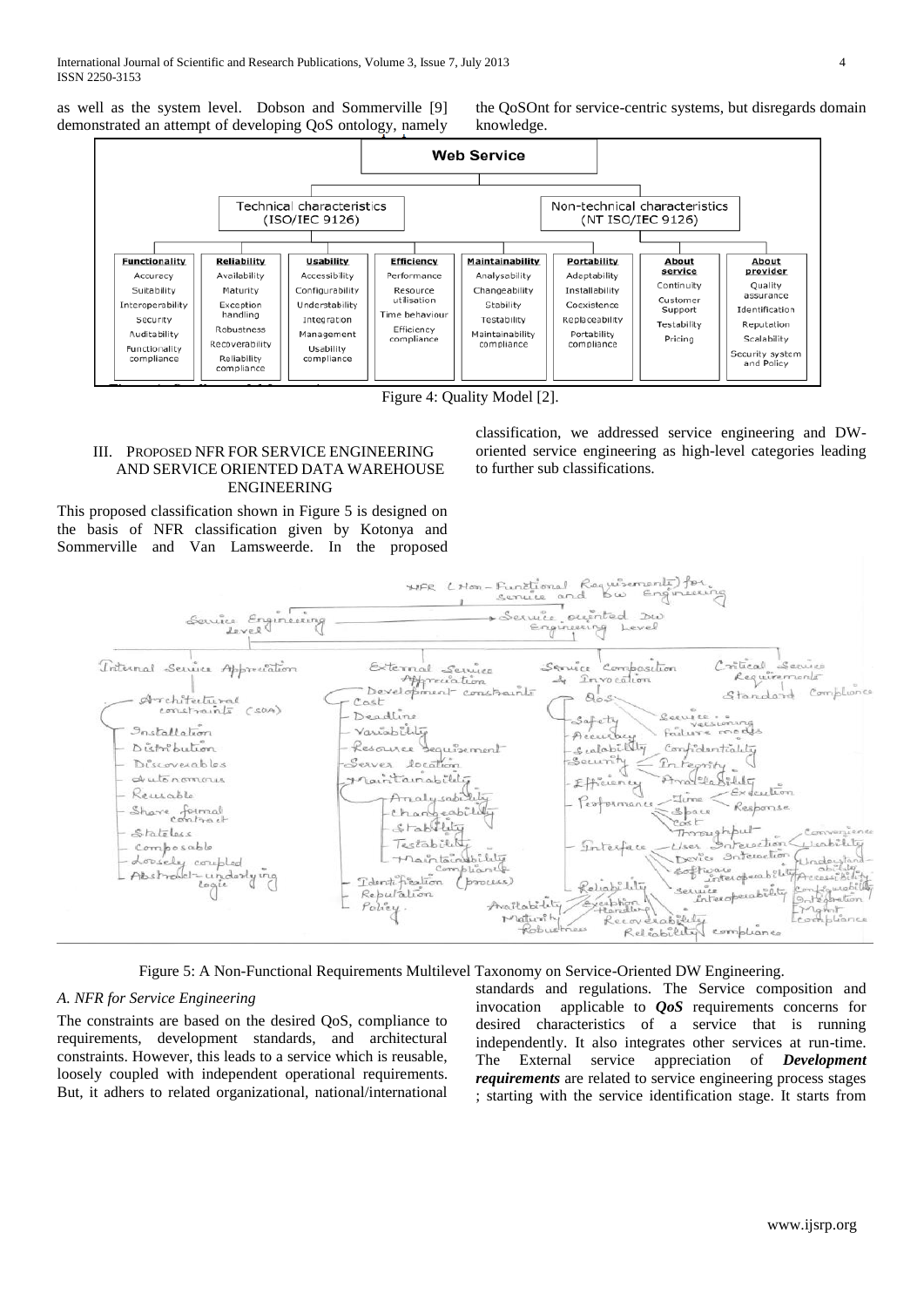International Journal of Scientific and Research Publications, Volume 3, Issue 7, July 2013 5 ISSN 2250-3153

designing, servicing, implementation and deployment stages. *Compliance requirements* belonging to Critical service requirement implies for the conformation related to standards, laws or rules, organizational regulations, etc . Internal service appreciation related to *Architectural constraints*, are mainly concerned with structural constraints or to service design. They adhere to Erl's [10] SOA principles namely, abstract underlying logic, loosely coupled, reusable, autonomous, services share standardised contracts, stateless, discoverable and composable .

## *B. NFR for Service Oriented DW Engineering*

The constraints are based on the QoS attributes, standards's compliance, the development process, and architectural constraints. The benefits are provided by the Data warehouse through the use of *reusable services. S*ervice engineering NFRs are applicable to single service, while service-oriented DW engineering NFRs considers the overall behaviour of the application developed from reusable services.

The QoS attributes, and standards and regulation compliance regulate the overall behavior of the DW-oriented application. DW engineering process influences the NFR of development and architectural constraints. If the construction of service oriented application is done by the composition of service process, then the development process NFR concerns for requirements of workflow development, service discovering, service selection, modelled workflow refinement , refined workflow enactment and testing of services and the overall application.

#### IV. CONCLUSION

The proposed classification in this paper has addressed the non-functional requirements for both service oriented engineering and service oriented DW-oriented engineering. The latter is dependent on the former in terms of classification of NFRs. This newly proposed classification is mainly based on Sommerville and Lamsweerde and service oriented development. The proposed classification is the basis for a shared understanding of NFRs in both of the areas i.e. service engineering and DW-oriented engineering. The NFR classification facilitates the development of the semantics behind the identified set of NFRs in every category and subcategories of the hierarchy.

Future work can be done on completing the specification of the classification. So, that it could serve as the general ontology for engineering of service oriented DW applications. Therefore, this proposed classification paves the path for advancing the state of the art in the process of quantification, for particular application domains.

#### **REFERENCES**

[1] Aburub F., Odeh M. and Beeson I., "Modeling Non-Functional Requirements for Business Process", Information and Software Technology Journal, vol. 49, no. 11-12, pp. 1162-1171, 2007.

[2] Ameller D. and Franch X., "Service Level Agreement Monitor (SALMon)", in Proceedings the 7th IEEE International Conference on Composition- Based Software Systems (ICCBBSS 2008), Madrid, Spain, pp. 224-227, 2008.

[3] Baader F., Horrocks I. and Sattler U., "Description Logics for the Semantic Web", Kunstliche intellihenz, vol. 16, no. 4, pp. 57-59, 2002.

[4] Boehm B., Brown J. and Lipow M., "Quantitative Evaluation of Software Quality", in Proceedings of 2nd IEEE International Conference on Software Engineering, California, USA, pp. 592-605, 1976.

[5] Burgess C., Krishna A. and Jiang L., "Towards Optimising Non-Functional Requirements", in Proceedings of the 9th International Conference on Quality Software, Jeju, South Korea, pp. 269-277, 2009.

[6] Chung L., Nixon B. and Mylopoulos J., Non- Functional Requirements in Software Engineering, Kluwer Academic Publishers, London, 2000. [7] Davis A., Software Requirements: Objects, Functions and States, Prentice Hall, Upper Saddle River, 1992.

[8] Dobson G., Hall S., and Kotonya G., "A Domain Independent Ontology for Non-Functional Requirments", in Proceedings of the. IEEE International Conference on e-Busniess Engineering (ICEBE 07), Hong Kong, China, pp. 563-566, 2007.

[9] Dobson G., Lock R. and Sommerville I., "QoSOnt : A QoS Ontology for Service-Centric Systems", in Proceedings of the 31st EUROMICRO Conference on Software Engineering and Advanced Applications (SEAA 05), Porto, Portugal, pp. 80-87, 2005.

[10] Erl T., SOA: Principles of Service Design. Prentice Hall, Upper Saddle River, 2007.

[11] Galster M. and Bucherer E., "A Taxonomy for Identifying and Specifying Non-functional Requirements in Service-Oriented Development", in Proceedings of IEEE Congress on Services Part I, Honolulu, USA, pp. 345- 352, 2008.

[12] Gilb T., "Towards the Engineering of Requirements", Requirements Engineering Journal, vol. 2, no. 3, pp. 165-169, 1997.

[13] Glinz M., "Rethinking the Notion of Non- Functional Requirements", in Proceedings of the 3<sup>rd</sup> World Congress for Software Quality, Munich, Germany, pp. 55-64, 2005.

[14] IEEE, IEEE Recommended Practice for Software Requirements Specification. IEEE standard 830-1993, 1993.

[15] Kotonya G. and Sommerville I., Requirements Engineering: Processes and Techniques, Jhon Wiley, Chichester, 1998.

[16] O'brien L., Merson P. and Bass L., "Quality Attribute for Service-Oriented Architectures", International Workshop on Systems Development in SOA Environment (SDSOA), Minneapolis, USA, 2007.

[17] OMG (2011) Business Process Model and Notation (BPMN) [online]. Available from: http://www.omg.org/spec/BPMN/2.0/PDF/. [Accessed 28 July 2011 at 3:36 am].

[18] Papazoglou M., Traverso P., Dustdar S., and Leymann F., "Service-Oriented Computing: State of the Art and Research Chanllenges", IEEE Computer, vol. 40, no. 11, pp. 38-45, 2007.

[19] Sommerville I., Software Engineering, Eight Edition, Addison-Wesley, Harlow, 2007.

[20] Valipour M., Amirzafari B., Maleki K. and Daneshpour, N., "A Brief Survey of Software Architecture Concepts and Service Oriented Architecture", in Proceeding the 2nd IEEE International Conference on Computer Science and Information Technology 2009 (ICCSIT 2009), Chengdu, China, pp.34-38, 2009.